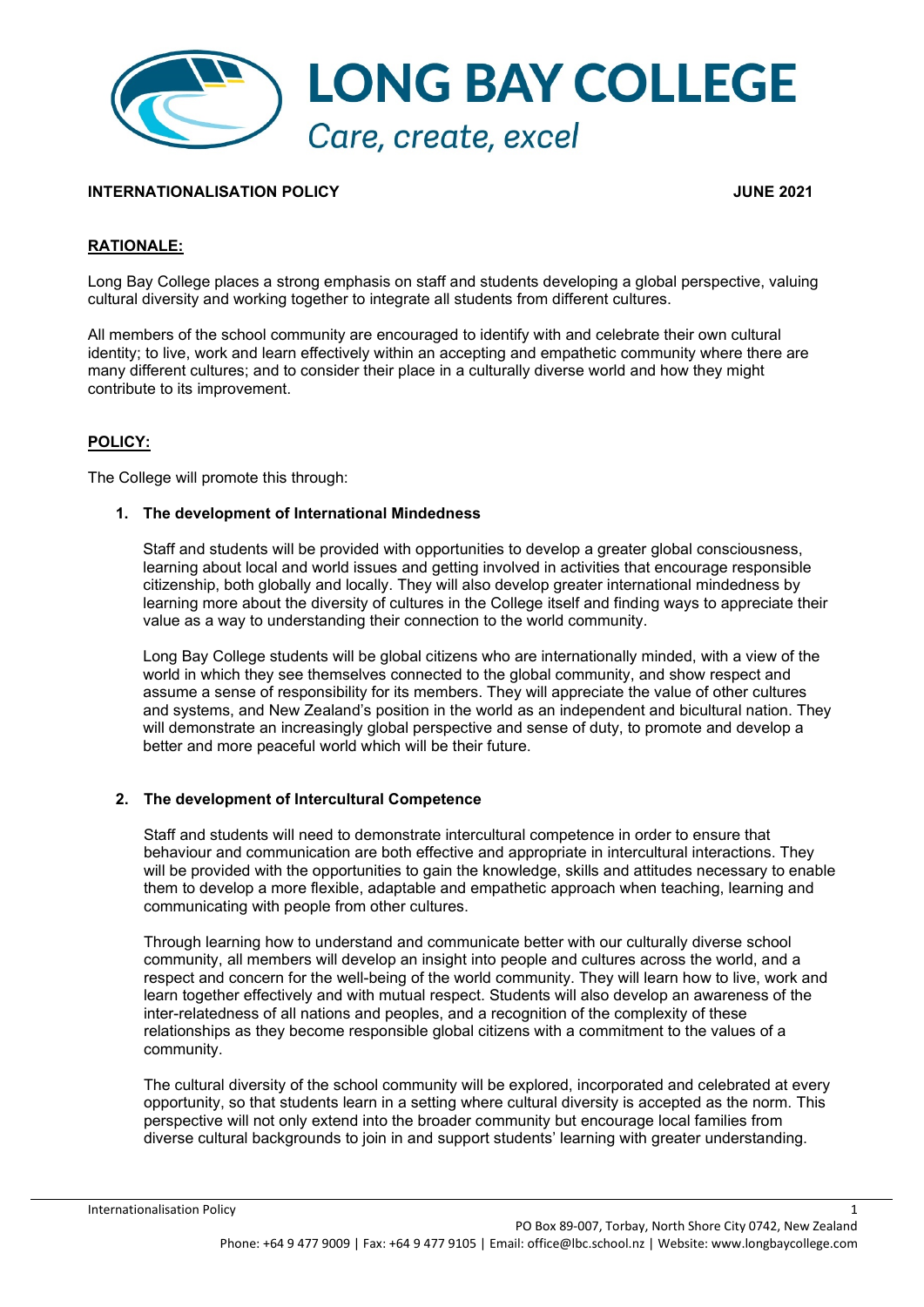The fostering and development of international mindedness and intercultural competence across the school community will also reinforce the key competencies of the New Zealand Curriculum, particularly in terms of:

- **Relating to others** Interacting effectively with a diverse range of people in a variety of contexts.
- **Participating and Contributing** Being actively involved in communities

This policy is intended to be consistent with the requirements of the Privacy Act 2020.

| New/Reviewed           | Tabled    | <b>Approved and Adopted by</b><br>the Board of Trustees on | Sianed                              |
|------------------------|-----------|------------------------------------------------------------|-------------------------------------|
| New Policy             | 7/2/18    | 7/2/18                                                     | By Robyn van der Sande, Chairperson |
| Under Review June 2021 | 6/07/2021 | 7/9/2021                                                   | By Kevin de Jong                    |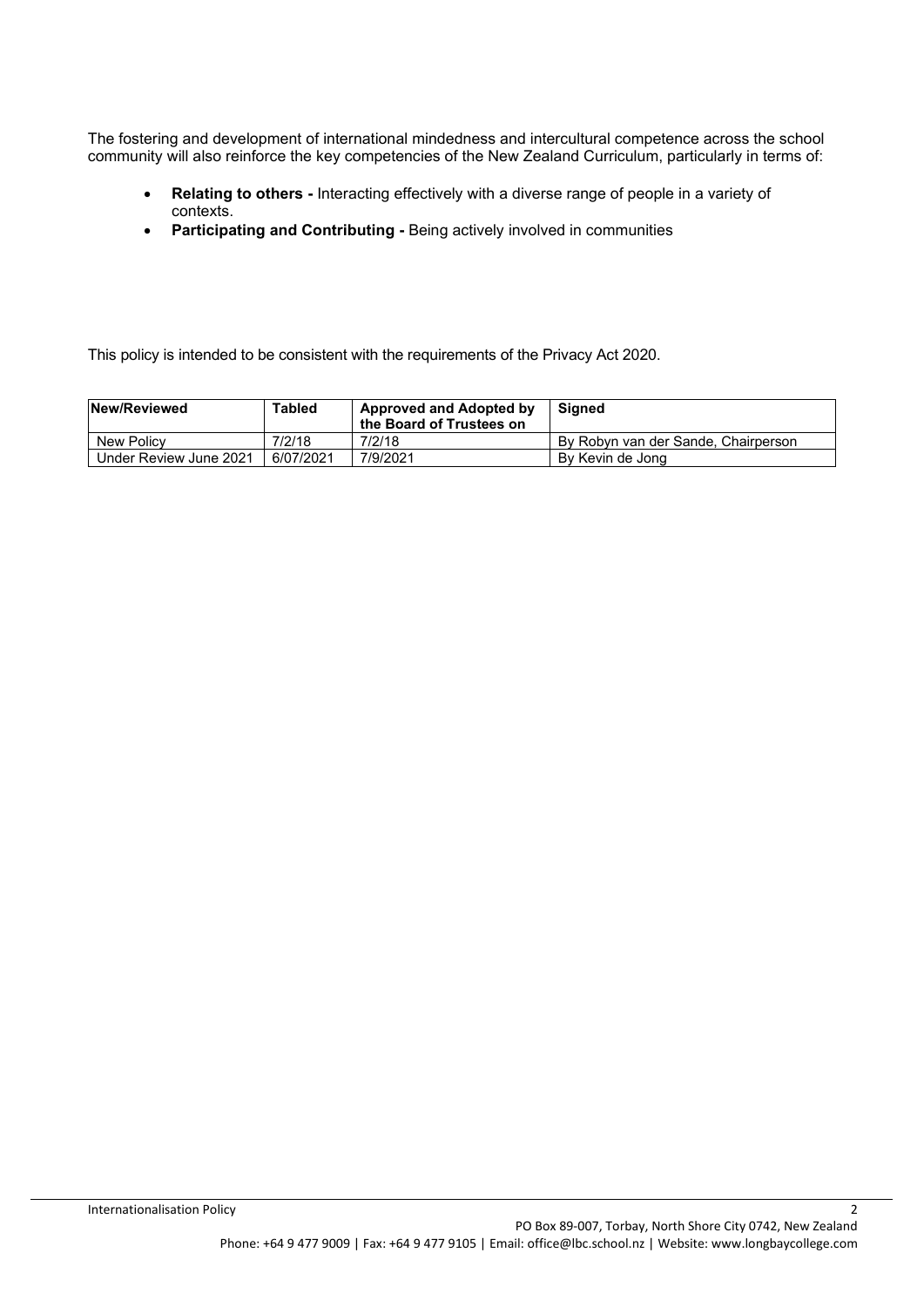# **LONG BAY COLLEGE INTERNATIONALISATION POLICY**

## **STRATEGIES AND PROCEDURES TO DEVELOP INTERNATIONAL MINDEDNESS AND CULTURAL COMPETENCE**

- **1.** The ethics of an interconnected global society are reflected in the school's mission statement and values.
- **2.** Commitment at all levels of management is visible, including an understanding of the priorities of other cultures, and the recognition of the reality of living in an interdependent world.
- **3.** First and foremost, programmes must recognise the unique bicultural nature of New Zealand. Te Reo, Tikanga Maori and Ao Maori will be promoted through the curriculum, activities and ceremonies of the school in line with our partnership and commitment to Te Tiriti o Waitangi. This cultural responsiveness will lead the way for programmes to be developed to recognise and promote the many other cultures of the College too.
- 4. Teaching and learning programmes across the curriculum will endeavour to reflect international and multicultural perspectives in the choice of content, resources and assessment, to encourage students to consider their place in a culturally diverse world and how they might contribute to its improvement.
- 5. Staff will be provided with PLD opportunities which support them to develop their own global understanding and intercultural competence. This will enable them to understand better how to model good practice and greater inclusivity.
- 6. The cultural diversity of the student body will be recognised and celebrated in the classroom. The students' backgrounds and cultures should also be used as a resource.
- 7. In the broader life of the school, cultural diversity should be evident in school events and ceremonies, in leadership structures and in sporting and cultural activities.
- 8. Cultural diversity and heritage will be celebrated with special events like the Cultural Festival, community gatherings which promote and support our ethnic groups, and the celebration and/or recognition of cultural events which are important to our culturally diverse community. The celebration of biculturalism and multiculturalism will play an important role in encouraging students to value their own cultural identity and how they fit in the community, both locally and globally.
- 9. Staff will encourage the use of home languages when appropriate as a way to improve students' learning. Bilingualism will be recognised and celebrated as a huge asset. Prior learning and the learning of other community languages outside the school will be valued, and opportunities will be provided, where appropriate and available, for NCEA assessment and accreditation.
- 10. Long Bay College will actively promote the study of additional languages other than English with multiple entry points, as a way to overcome cultural barriers and enable students to gain valuable skills for their future.
- 11. Long Bay College will be mindful of staff and students transitioning to Long Bay College, to support them as they learn new systems, educational and cultural, and adopt the College culture. This will also include support for families of students of different cultures through information sessions and cultural gatherings.
- 12. The promotion of inclusion and integration will be at the heart of the classroom, with staff modelling good practice.
- 13. There will continue to be support for International Student programmes, recognizing the educational, cultural and personal value these students both gain from being at Long Bay College and also bring to the school.

**Internationalisation Policy** 3